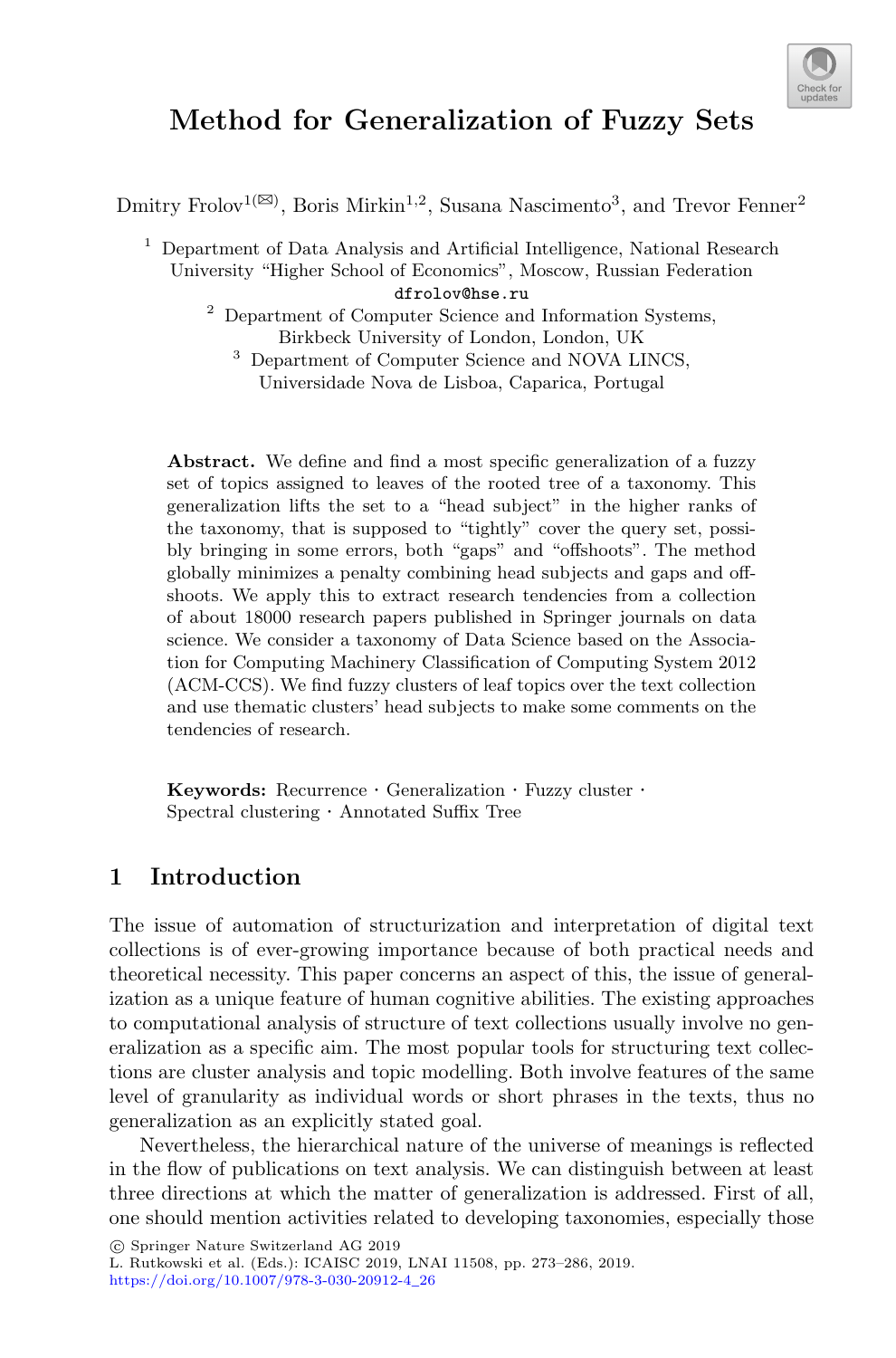involving hyponymic/hypernymic relations (see, for example, [\[15](#page-13-0)[,18](#page-13-1)], and references therein). A recent paper [\[16\]](#page-13-2) should be mentioned here too, as that devoted to supplementing a taxonomy with newly emerging research topics.

Another direction is part of conventional activities in text summarization. Usually, summaries are created using a rather mechanistic approach of sentence extraction. There is, however, also an approach for building summaries as abstractions of texts by combining some templates such as subject-verb-object (SVO) triplets (see, for example, [\[8\]](#page-12-0)).

Yet one more field of activities is what can be referred to as operational generalization. In this direction, the authors use generalized case descriptions involving taxonomic relations between generalized states and their parts to achieve a tangible goal such as improving characteristics of text retrieval (see, for example, [\[12](#page-12-1)] and [\[17](#page-13-3)].)

This paper falls in neither of these approaches, as we do not attempt to change any taxonomy. We rather try to use a taxonomy for straightforwardly implementing the idea of generalization. According to the Merriam-Webster dictionary, the term "generalization" refers to deriving a general conception from particulars. We assume that a most straightforward medium for such a derivation, a taxonomy of the field, is given to us. The situation of our concern is a case at which we are to generalize a fuzzy set of taxonomy leaves representing the essence of some empirically observed phenomenon. The most popular Computer Science taxonomy is manually developed by the world-wide Association for Computing Machinery, a most representative body in the domain; the latest release of the taxonomy has been published in 2012 as the ACM Computing Classification System (ACM-CCS) [\[1\]](#page-12-2). We take its part related to Data Science, as presented in a slightly modified form by adding a few leaves in [\[11\]](#page-12-3). We add a few more leaves to better reflect the research papers being analyzed [\[4](#page-12-4)].

The rest of the paper is organized accordingly. Section [2](#page-1-0) presents a mathematical formalization of the generalization problem as of parsimoniously lifting of a given query fuzzy leaf set to higher ranks of the taxonomy and provides a recursive algorithm leading to a globally optimal solution to the problem. Section [3](#page-5-0) describes an application of this approach to deriving tendencies in development of the data science, that can be discerned from a set of about 18000 research papers published by the Springer Publishers in 17 journals related to data science for the past 20 years. Its subsections describe our approach to finding and generalizing fuzzy clusters of research topics. The results are followed by our comments on the tendencies in the development of the corresponding parts of Data Science drawn from the lifting results. Section [3.6](#page-11-0) concludes the paper.

# <span id="page-1-0"></span>**2 Parsimoniously Lifting a Fuzzy Thematic Cluster in a Taxonomy: Model and Method**

Mathematically, a taxonomy is a rooted tree whose nodes are annotated by taxonomy topics. We consider the following problem. Given a fuzzy set S of taxonomy leaves, find a node  $t(S)$  of higher rank in the taxonomy, that covers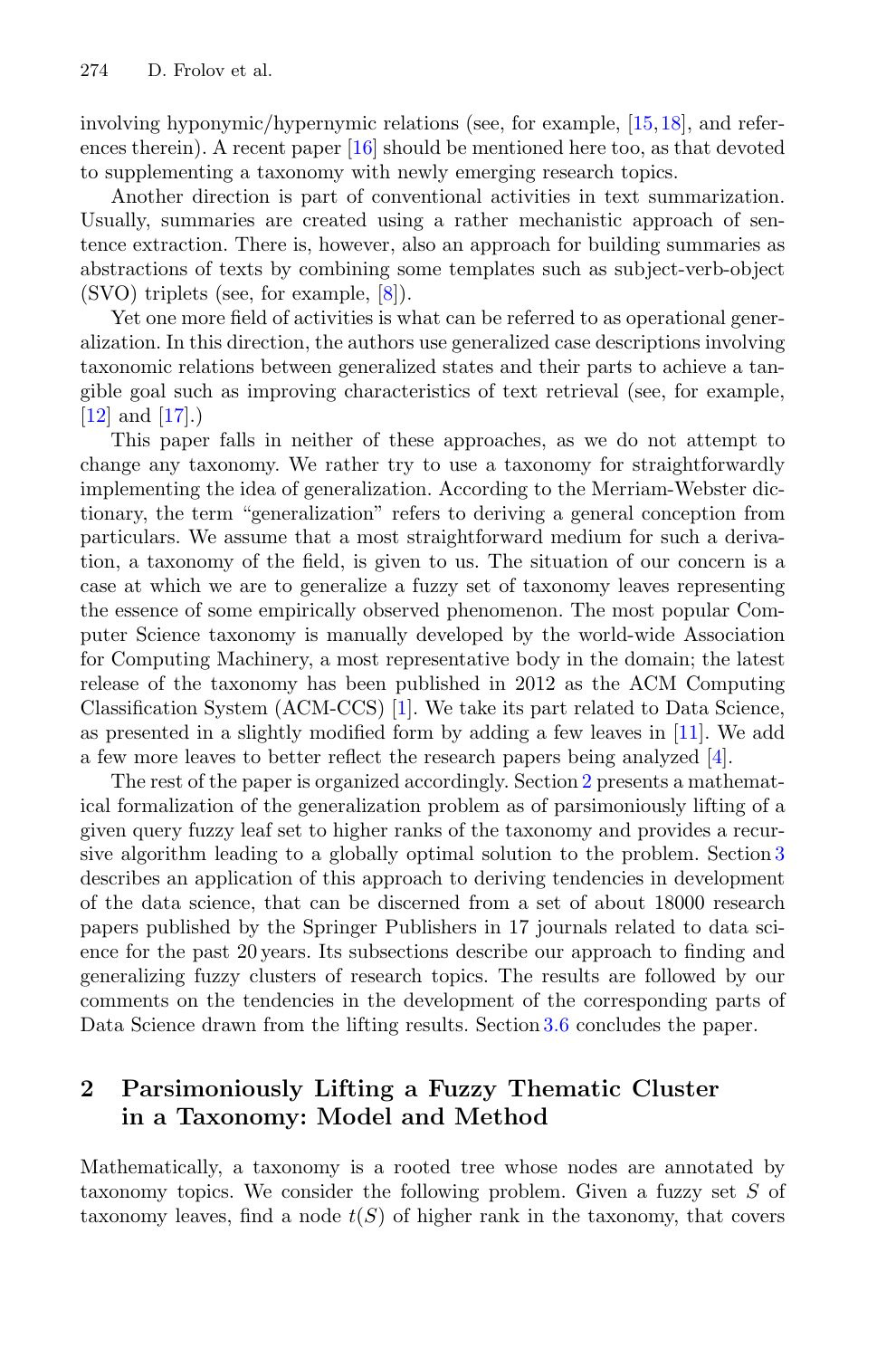the set  $S$  as tight as possible. Such a "lifting" problem is a mathematical explication of the human facility for generalization, that is, "the process of forming a conceptual form" of a phenomenon represented, in this case, by a fuzzy leaf subset.

The problem is not as simple as it may seem to be. Consider, for the sake of simplicity, a hard set S shown with five black leaf boxes on a fragment of a tree in Fig. [1.](#page-2-0) Figure [2](#page-3-0) illustrates the situation at which the set of black boxes is lifted to the root, which is shown by blackening the root box, and its offspring, too. If we accept that set S may be generalized by the root, this would lead to a number, four, white boxes to be covered by the root and, thus, in this way, falling in the same concept as  $S$  even as they do not belong in  $S$ . Such a situation will be referred to as a gap. Lifting with gaps should be penalized. Altogether, the number of conceptual elements introduced to generalize  $S$  here is 1 head subject, that is, the root to which we have assigned  $S$ , and the 4 gaps occurred just because of the topology of the tree, which imposes this penalty. Another lifting decision is illustrated in Fig. [3:](#page-3-1) here the set is lifted just to the root of the left branch of the tree. We can see that the number of gaps has drastically decreased, to just 1. However, another oddity emerged: a black box on the right, belonging to  $S$  but not covered by the root of the left branch at which the set  $S$ is mapped. This type of error will be referred to as an offshoot. At this lifting, three new items emerge: one head subject, one offshoot, and one gap. This is less than the number of items emerged at lifting the set to the root (one head subject and four gaps, that is, five), which makes it more preferable. Of course, this conclusion holds only if the relative weight of an offshoot is less than the total relative weight of three gaps.

<span id="page-2-0"></span>

**Fig. 1.** A crisp query set, shown by black boxes, to be conceptualized in the taxonomy.

We are interested to see whether a fuzzy set  $S$  can be generalized by a node  $t$  from higher ranks of the taxonomy, so that  $S$  can be thought of as falling within the framework covered by the node  $t$ . The goal of finding an interpretable pigeon-hole for S within the taxonomy can be formalized as that of finding one or more "head subjects"  $t$  to cover  $S$  with the minimum number of all the elements introduced at the generalization: head subjects, gaps, and offshoots. This goal realizes the principle of Maximum Parsimony (MP) in describing the phenomenon in question.

Consider a rooted tree  $T$  representing a hierarchical taxonomy so that its nodes are annotated with key phrases signifying various concepts. We denote the set of its *leaves* by I. The relationship between nodes in the hierarchy is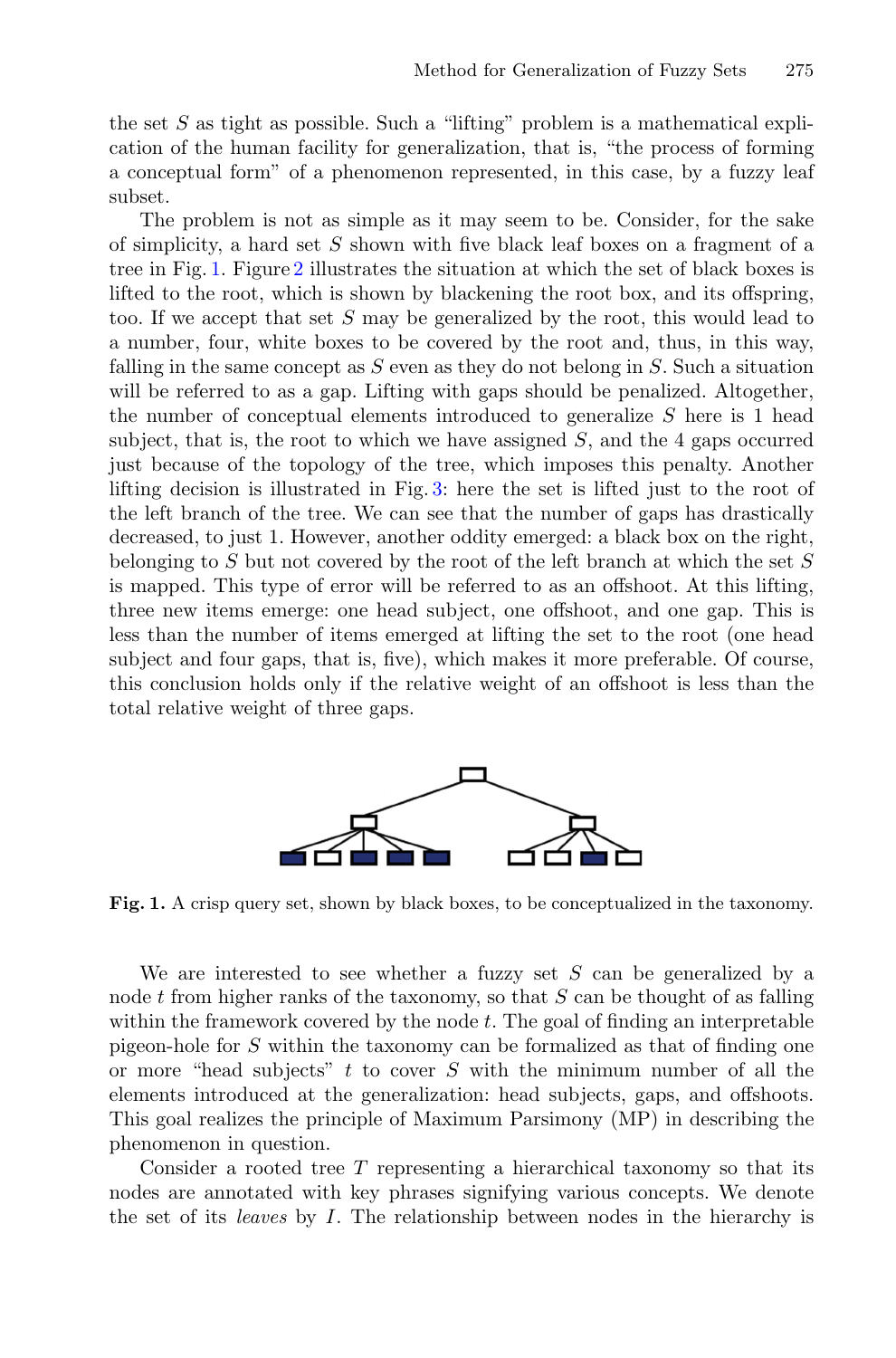

**Fig. 2.** Generalization of the query set from Fig. [1](#page-2-0) by mapping it to the root, with the price of four gaps emerged at the lift.

<span id="page-3-1"></span><span id="page-3-0"></span>

**Fig. 3.** Generalization of the query set from Fig. [1](#page-2-0) by mapping it to the root of the left branch, with the price of one gap and one offshoot emerged at this lift.

conventionally expressed using genealogical terms: each node  $t \in T$  is said to be the *parent* of the nodes immediately descending from t in T, its *children*. We use  $\chi(t)$  to denote the set of children of t. Each *interior* node  $t \in T - I$  is assumed to correspond to a concept that generalizes the topics corresponding to the leaves  $I(t)$  descending from t, viz. the leaves of the subtree  $T(t)$  rooted at t, which is conventionally referred to as the *leaf cluster of* t.

<sup>A</sup> *fuzzy set* on I is a mapping u of I to the non-negative real numbers that assigns a membership value, or support,  $u(i) \geq 0$  to each  $i \in I$ . We refer to the set  $S_u \subset I$ , where  $S_u = \{i \in I : u(i) > 0\}$ , as the *base* of u. In general, no other assumptions are made about the function  $u$ , other than, for convenience, commonly limiting it to not exceed unity. Conventional, or *crisp*, sets correspond to binary membership functions u such that  $u(i) = 1$  if  $i \in S_u$  and  $u(i) = 0$ otherwise.

Given a fuzzy query set u defined on the leaves  $I$  of the tree  $T$ , one can consider u to be a (possibly noisy) projection of a higher rank concept,  $u$ 's "head subject", onto the corresponding leaf cluster. Under this assumption, there should exist a head subject node h among the interior nodes of the tree  $T$  such that its leaf cluster  $I(h)$  more or less coincides (up to small errors) with  $S_u$ . This head subject is the generalization of  $u$  to be found. The two types of possible errors associated with the head subject if it does not cover the base precisely, are false positives and false negatives, referred to in this paper, as *gaps* and *offshoots*, respectively, are illustrated in Figs. [2](#page-3-0) and [3.](#page-3-1) Altogether, the total number of head subjects, gaps, and offshoots has to be as small as possible.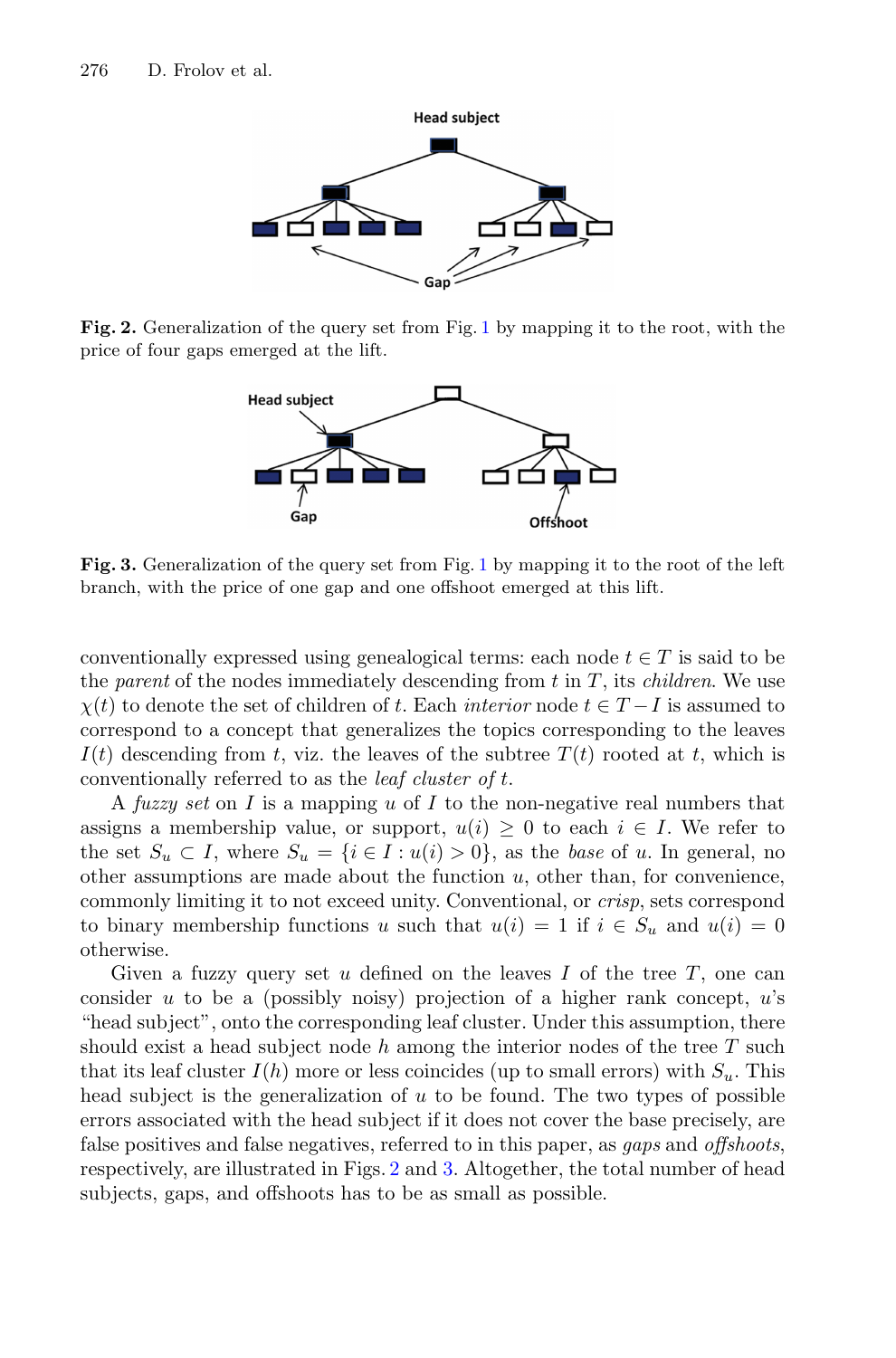A node  $t \in T$  is referred to as *u-irrelevant* if its leaf-cluster  $I(t)$  is disjoint from the base  $S_u$ . Consider a candidate node h in T and its meaning relative to fuzzy set u. An  $h$ -gap is a node g of  $T(h)$ , other than h, at which a *loss* of the meaning has occurred, that is,  $q$  is a maximal u-irrelevant node in the sense that its parent is not *u*-irrelevant. Conversely, establishing a node  $h$  as a head subject can be considered as a *gain* of the meaning of u at the node. The set of all h-gaps will be denoted by  $G(h)$ . Obviously, if a node is u-irrelevant, all of its descendants are also u-irrelevant.

A gap is less significant if its parent's membership value is smaller. Therefore, a measure  $v(g)$  of "gap importance" should also be defined, to be reflected in the penalty function. We suggest defining the *gap importance* as  $v(q) = u(par(q)),$ where  $par(q)$  is the parent of q. An alternative definition would be to scale these values by dividing them by the number of children of  $par(q)$ . However, we note that the algorithm ParGenFS below works for any definition of gap importance. Also, we define a summary gap importance:  $V(t) = \sum_{g \in G(t)} v(g)$ .<br>An h offshoot is a loof  $i \in S$ , which is not covered by h i.e.

An h-offshoot is a leaf  $i \in S_u$  which is not covered by h, i.e.,  $i \notin I(h)$ . The set of all h-offshoots is  $S_u - I(h)$ . Given a fuzzy topic set u over I, a set of nodes H will be referred to as a *u-cover* if: (a) H covers  $S_u$ , that is,  $S_u \subseteq \bigcup_{h \in H} I(h)$ ,<br>and (b) the nodes in H are unrelated i.e.  $I(h) \cap I(h') = \emptyset$  for all  $h \not\in H$  such and (b) the nodes in H are unrelated, i.e.  $I(h) \cap I(h') = \emptyset$  for all  $h, h' \in H$  such that  $h \neq h'$ . The interior nodes of H will be referred to as head subjects and the that  $h \neq h'$ . The interior nodes of H will be referred to as *head subjects* and the leaf nodes as *offshoots* so the set of offshoots in H is  $H \cap I$ . The set of *gans* in leaf nodes as *offshoots*, so the set of offshoots in H is H <sup>∩</sup> I. The set of *gaps* in H is the union of  $G(h)$  over all head subjects  $h \in H - I$ .

We define the penalty function  $p(H)$  for a *u*-cover H as:

<span id="page-4-0"></span>
$$
p(H) = \sum_{h \in H - I} u(h) + \sum_{h \in H - I} \sum_{g \in G(h)} \lambda v(g) + \sum_{h \in H \cap I} \gamma u(h).
$$
 (1)

The problem we address is to find a u-cover  $H$  that globally minimizes the penalty  $p(H)$ . Such a *u*-cover will be the parsimonious generalization of the query set u.

Before applying an algorithm to minimize the total penalty, one needs to execute a preliminary transformation of the tree by pruning it from all the nonmaximal  $u$ -irrelevant nodes, i.e. descendants of gaps. Simultaneously, the sets of gaps  $G(t)$  and the internal summary gap importance  $V(t) = \sum_{g \in G(t)} v(g)$  in Eq.  $(1)$  can be computed for each interior node t. We note that the elements of  $S_u$  are in the leaf set of the pruned tree, and the other leaves of the pruned tree are precisely the gaps. After this, our lifting algorithm ParGenFS applies. For each node t, the algorithm ParGenFS computes two sets,  $H(t)$  and  $L(t)$ , containing those nodes in  $T(t)$  at which respectively gains and losses of head subjects occur (including offshoots). The associated penalty is computed as  $p(t)$ described below.

An assumption of the algorithm is that no gain can happen after a loss. Therefore,  $H(t)$  and  $L(t)$  are defined assuming that the head subject has not been gained (nor therefore lost) at any of t's ancestors. The algorithm ParGenFS recursively computes  $H(t)$ ,  $L(t)$  and  $p(t)$  from the corresponding values for the child nodes in  $\chi(t)$ .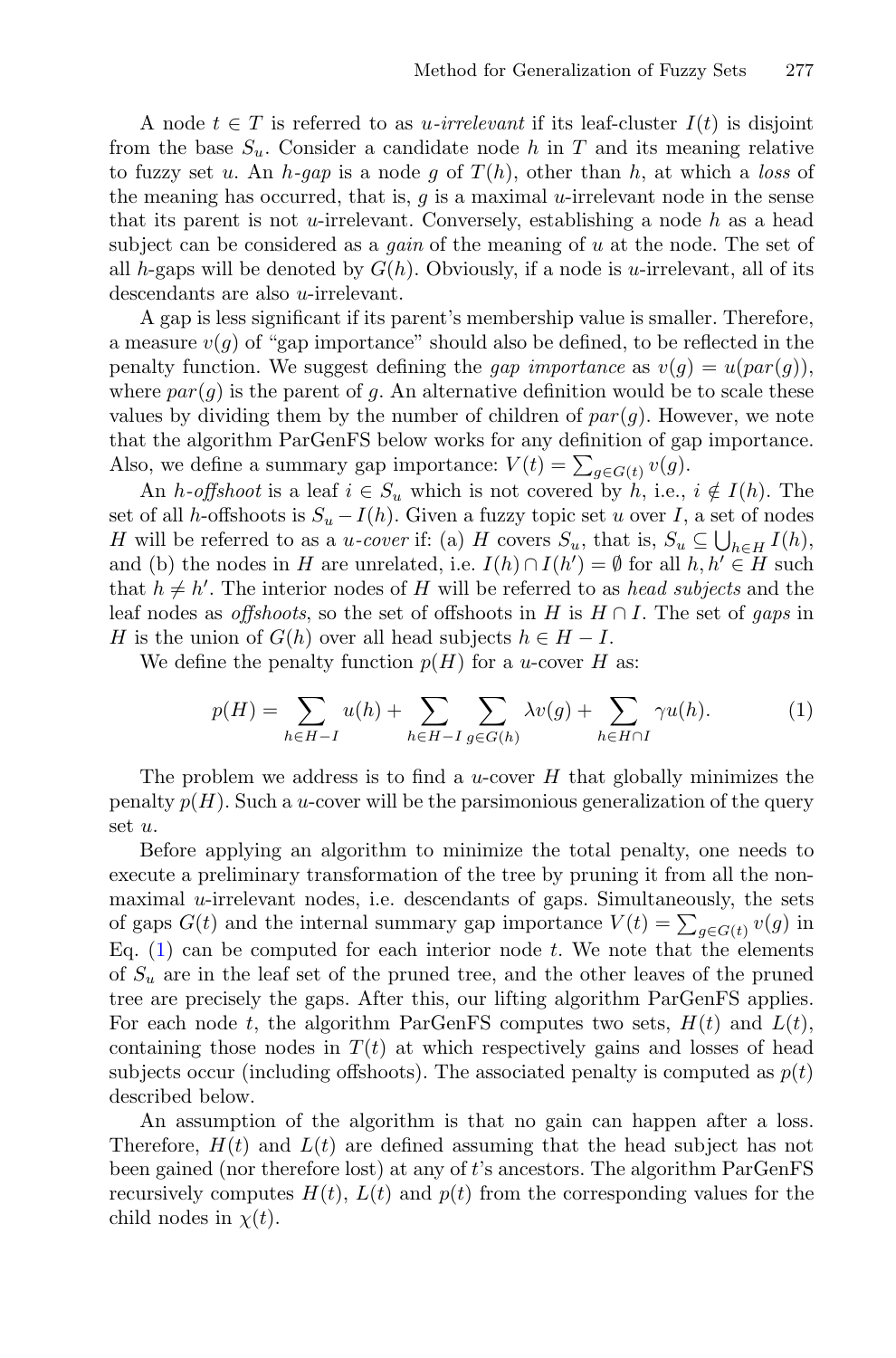Specifically, for each leaf node that is not in  $S_u$ , we set both  $L(\cdot)$  and  $H(\cdot)$ to be empty and the penalty to be zero. For each leaf node that is in  $S_u$ ,  $L(\cdot)$  is set to be empty, whereas  $H(\cdot)$ , to contain just the leaf node, and the penalty is defined as its membership value multiplied by the offshoot penalty weight  $\gamma$ . To compute  $L(t)$  and  $H(t)$  for any interior node t, we analyze two possible cases: (a) when the head subject has been gained at  $t$  and (b) when the head subject has not been gained at t.

In case (a), the sets  $H(\cdot)$  and  $L(\cdot)$  at its children are not needed. In this case,  $H(t)$ ,  $L(t)$  and  $p(t)$  are defined by:

$$
H(t) = \{t\}; \quad L(t) = G(t); \quad p(t) = u(t) + \lambda V(t). \tag{2}
$$

In case (b), the sets  $H(t)$  and  $L(t)$  are just the unions of those of its children, and  $p(t)$  is the sum of their penalties:

$$
H(t) = \bigcup_{w \in \chi(t)} H(w); \quad L(t) = \bigcup_{w \in \chi(t)} L(w); \quad p(t) = \sum_{w \in \chi(t)} p(w). \tag{3}
$$

To obtain a parsimonious lift, whichever case gives the smaller value of  $p(t)$ is chosen.

When both cases give the same values for  $p(t)$ , we may choose, say, (a). The output of the algorithm consists of the values at the root, namely,  $H$  – the set of head subjects and offshoots,  $L$  – the set of gaps, and  $p$  – the associated penalty.

We have proven that the algorithm ParGenFS leads to an optimal lifting indeed [\[4\]](#page-12-4).

# <span id="page-5-0"></span>**3 Structuring and Generalizing a Collection of Research Papers**

Here are main steps of our approach:

- preparing a scholarly text collection;
- preparing a taxonomy of the domain under consideration;
- developing a matrix of relevance values between taxonomy leaf topics and research publications from the collection;
- finding fuzzy clusters according to the structure of relevance values;
- lifting the clusters over the taxonomy to conceptualize them via generalization;
- making conclusions from the generalizations.

Each of the items is covered in a separate subsection further on.

#### **3.1 Scholarly Text Collection**

Because of a generous offer from the Springer Publisher, we were able to download a collection of 17685 research papers together with their abstracts published in 17 journals related to Data Science, in our opinion, for 20 years from 1998– 2017. We take the abstracts to these papers as a representative collection.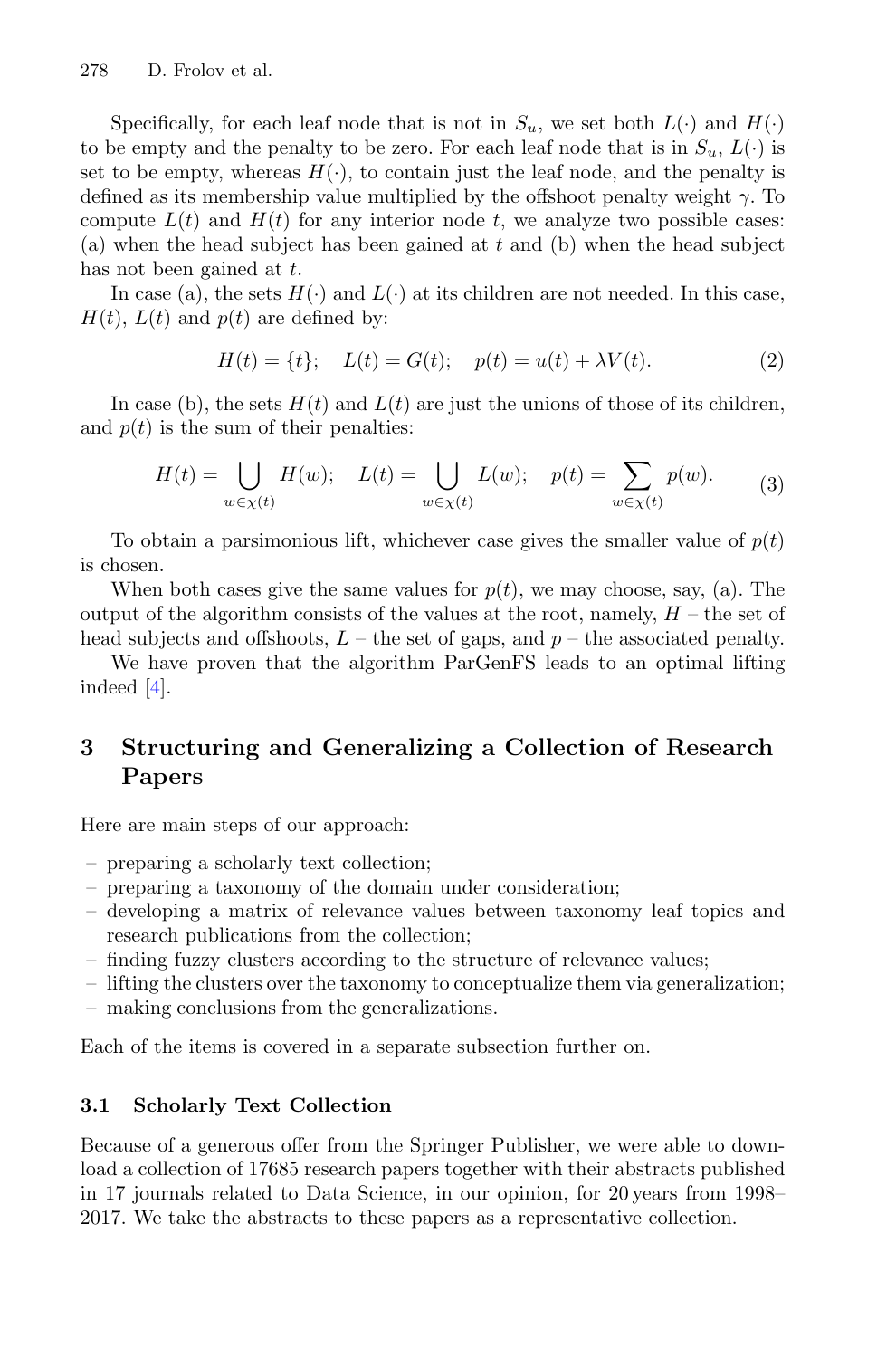#### **3.2 DST Taxonomy**

Taxonomy is a form of knowledge engineering which is getting more and more popular. Most known are taxonomies within the bioinformatics Genome Ontology project (GO) [\[5\]](#page-12-5), health and medicine SNOMED CT project [\[7](#page-12-6)] and the like. Mathematically, a taxonomy is a rooted tree, a hierarchy, whose all nodes are labeled by main concepts of a domain. The hierarchy corresponds to a relation of inclusion: the fact that node A is the parent of B means that B is part, or a special case, of A.

The subdomain of our choice is Data Science, comprising such areas as machine learning, data mining, data analysis, etc. We take that part of the ACM-CCS 2012 taxonomy, which is related to Data Science, and add a few leaves related to more recent Data Science developments. A major extract from the taxonomy of Data Science is published in [\[11\]](#page-12-3). The higher ranks of the taxonomy are presented in Table [1](#page-6-0) and its full version in [\[4\]](#page-12-4).

| Subject index    | Subject name                                  |
|------------------|-----------------------------------------------|
|                  |                                               |
| 1.               | Theory of computation                         |
| 1.1.             | Theory and algorithms for application domains |
| 2.               | Mathematics of computing                      |
| 2.1.             | Probability and statistics                    |
| 3.               | Information systems                           |
| 3.1.             | Data management systems                       |
| 3.2.             | Information systems applications              |
| 3.3.             | World Wide Web                                |
| 3.4.             | Information retrieval                         |
| $\overline{4}$ . | Human-centered computing                      |
| 4.1.             | Visualization                                 |
| 5.               | Computing methodologies                       |
| 5.1.             | Artificial intelligence                       |
| 5.2.             | Machine learning                              |

<span id="page-6-0"></span>**Table 1.** ACM Computing Classification System (ACM-CCS) 2012 higher rank subjects related to Data Science.

#### **3.3 Evaluation of Relevance Between Texts and Key Phrases**

Most popular and well established approaches to scoring keyphrase-to-document relevance include the so-called vector-space approach [\[14\]](#page-13-4) and probabilistic text model approach [\[2](#page-12-7)]. These, however, rely on individual words and text preprocessing. We utilize a method [\[3](#page-12-8)[,13](#page-13-5)], which requires no manual work.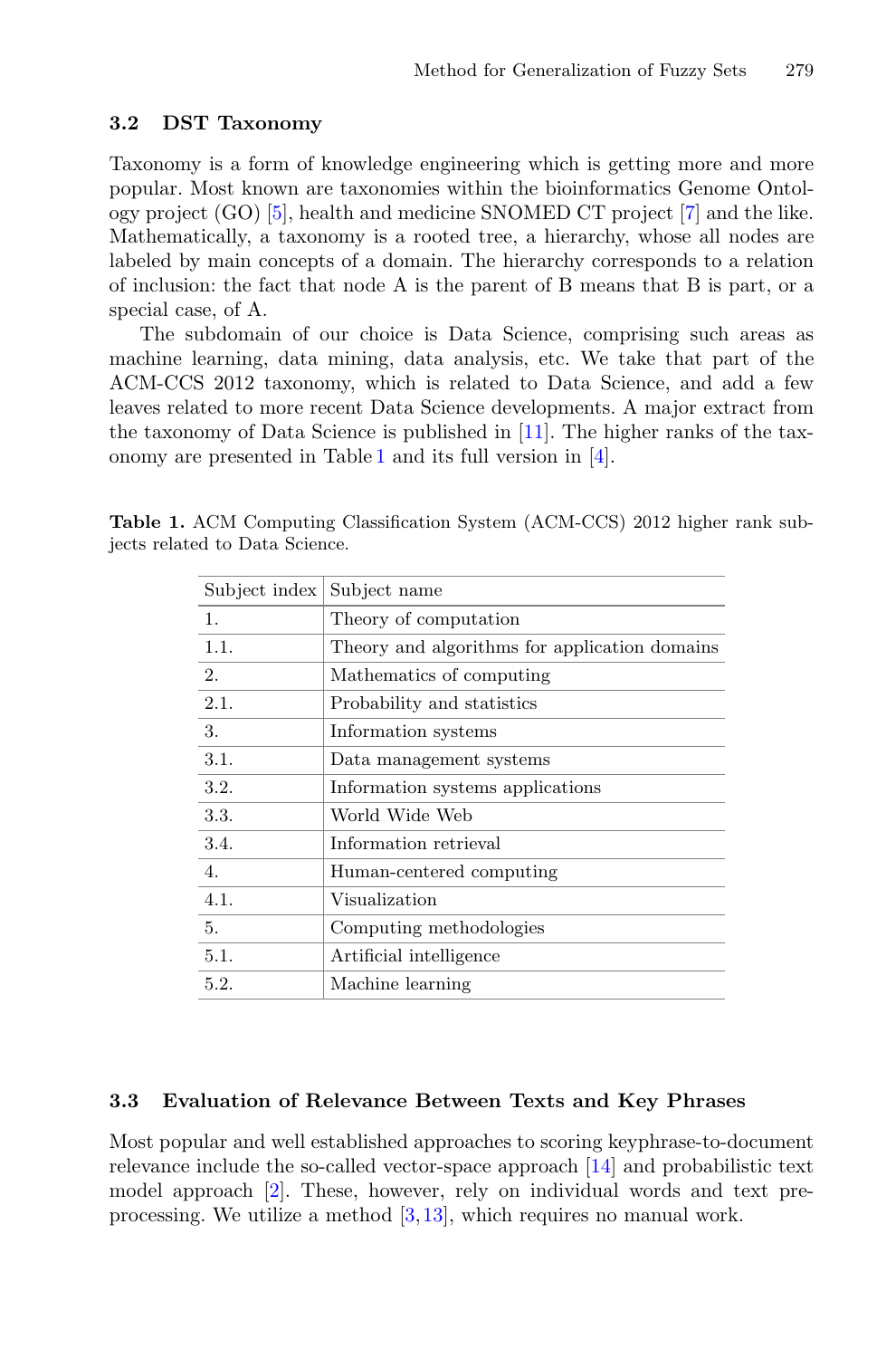An Annotated Suffix Tree (AST) is a weighted rooted tree used for storing text fragments and their frequencies. To build an AST for a text string, all suffixes from this string are extracted. A k-suffix of a string  $x = x_1x_2...x_N$  of length N is a continuous end fragment  $x_k = x_{N-k+1}x_{N-k+2}...x_N$ . For example, a 3-suffix of string  $INFORMATION$  is substring  $ION$ , and a 5-suffix,  $ATION$ . Each AST node is assigned a symbol and the so-called annotation (frequency of the substring corresponding to the path from the root to the node including the symbol at the node). The root node of AST has no symbol or annotation. An algorithm for building an AST for any given string  $x = x_1 x_2 \dots x_N$  is described below.

- 1. Initialize an AST to consist of a single node, the root: T.
- 2. Find all the suffixes of the given string:  $\{x^k = x_{N-k+1}x_{N-k+2}\dots x_N|k = 1, 2, \dots, N\}$ .  $\{1, 2, \ldots, N\}.$  For each suf
- 3. For each suffix  $x^k$  find its maximal overlap, that is, a path from the root in T coinciding with its beginning fragment  $x^{k_{max}}$ . At each node of the path for T coinciding with its beginning fragment  $x^{k_{max}}$ . At each node of the path for  $x^{k_{max}}$  add 1 to the annotation. If the length of the overlap  $x^{k_{max}}$  is less than  $k$ , the path is extended by adding new nodes corresponding to symbols from the remaining part of this suffix. Annotations of all the new nodes are set to be 1.

To accelerate the working of the method, one should use efficient versions of algorithms utilising suffix trees and suffix arrays (see, for example, [\[6](#page-12-9)]).

Having an AST T built, we can score the string-to-document relevance over the AST. To do this, we follow [\[10](#page-12-10)] by computing the conditional probability of node  $u$  in  $T$ :

$$
p(u) = \frac{f(u)}{f(parent(u))}.
$$
\n(4)

For all the immediate offspring of the root  $(R)$ , formula has the following form:

$$
p(u) = \frac{f(u)}{\sum_{v \in T:parent(v) = R} f(v)},
$$
\n<sup>(5)</sup>

where  $f(u)$  is the frequency annotation of the node u. Using the formula above, one can calculate the probability of node u relative to all its siblings. For each suffix  $x_k$  of string x the relevance score  $s(x_k, T)$  is defined as:

$$
s(x_k, T) = \frac{1}{k_{max}} \sum_{i=1}^{k_{max}} p(x_i^k).
$$
 (6)

The AST relevance score of string x and text  $T$  is defined as the mean of all the suffix scores:

$$
S(x,T) = \frac{1}{N} \sum_{k=1}^{N} s(x_k, T).
$$
 (7)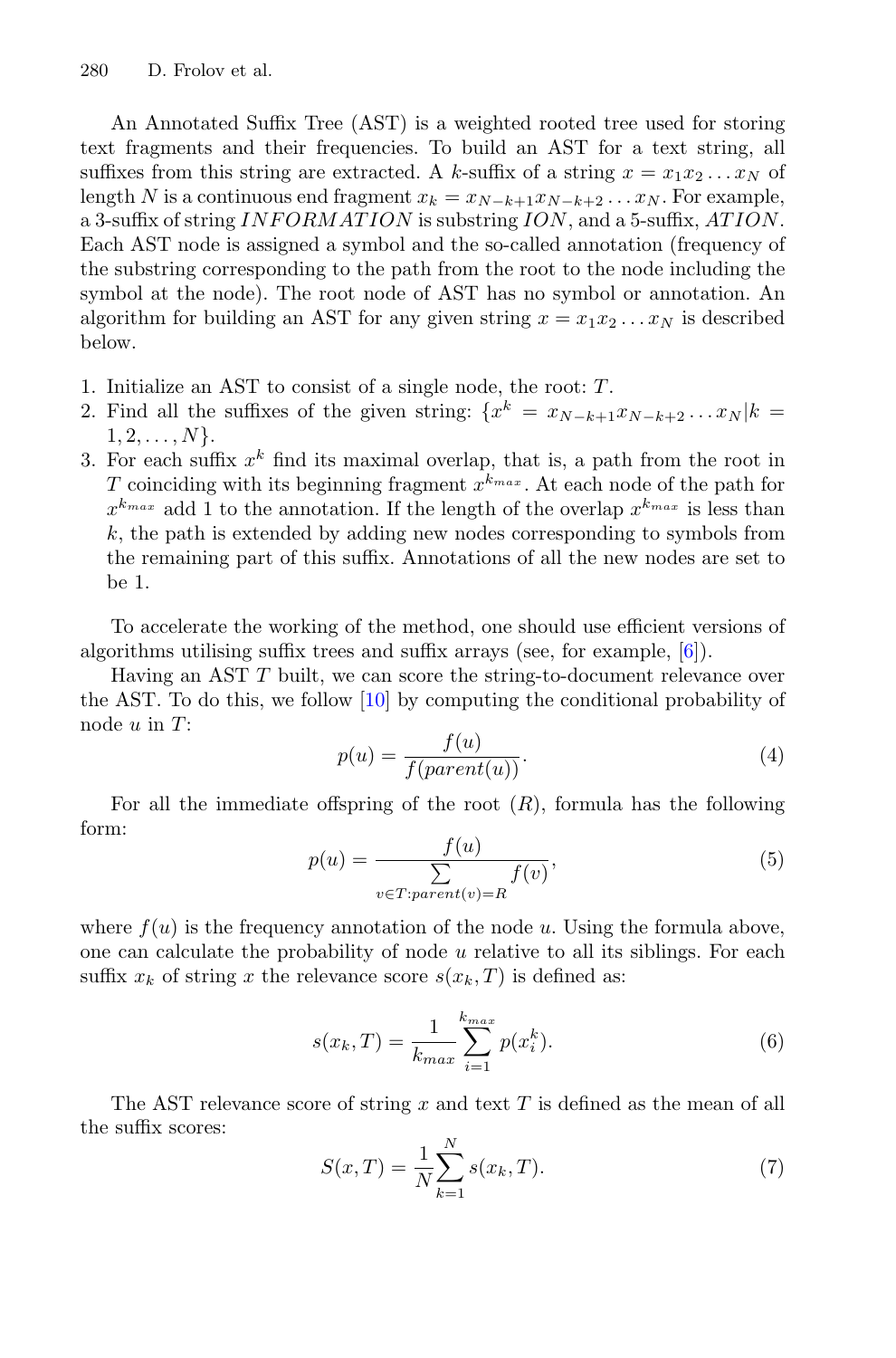In practical computations, we split any document into a set of strings (usually consisting of 2–3 consecutive words), create an empty AST for the document and add these strings in the AST in sequence, by using the algorithm above.

To lessen the effects of frequently occurring general terms, the scoring function is modified by five-fold decreasing the weight of stop-words. The list of stopwords includes: "learning, analysis, data, method" and a few postfixes: "s/es, ing, tion". After an AST for a document has been built, the time complexity of calculating the string-to-document relevance score is  $O(m^2)$  where m is the length of the query string. This does not depend on the document length, in contrast to the popular Levenshtein-distance based approaches.

#### **3.4 Defining and Computing Fuzzy Clusters of Taxonomy Topics**

Clusters of topics should reflect co-occurrence of topics: the greater the number of texts to which both topics t and t' are relevant, the greater the interrelation<br>between t and t' the greater the chance for topics t and t' to fall in the same between t and  $t'$ , the greater the chance for topics t and  $t'$  to fall in the same<br>cluster. We have tried several popular clustering algorithms. Unfortunately, no cluster. We have tried several popular clustering algorithms. Unfortunately, no satisfactory results have been found. Therefore, we present here results obtained with the FADDIS algorithm from [\[10\]](#page-12-10) developed specifically for finding thematic clusters. This algorithm implements assumptions that are relevant to the task:

- LN Laplacian Normalization: Similarity data transformation modeling to an extent – heat distribution and, in this way, making the cluster structure sharper.
- AA Additivity: Thematic clusters behind the texts are additive so that similarity values are sums of contributions by different hidden themes.
- AN Non-Completeness: Clusters do not necessarily cover all the key phrases available as the text collection under consideration may be irrelevant to some of them.

**Co-relevance Topic-to-Topic Similarity Score.** Given a keyphrase-todocument matrix R of relevance scores, it is converted to a keyphrase-tokeyphrase similarity matrix A or scoring the "co-relevance" of keyphrases according to the text collection structure. The similarity score  $a_{tt'}$  between topics t<br>and  $t'$  can be computed as the inner product of vectors of scores  $r_t - (r_t)$  and and t' can be computed as the inner product of vectors of scores  $r_t = (r_{tv})$  and  $r_{tt} = (r_{tv})$  where  $v = 1, 2, \dots, V = 17685$ . The inner product is moderated by a  $r_t - (r_t v_t)$  where  $v = 1, 2, ..., v = 17065$ . The linear product is moderated by a natural weighting factor assigned to texts in the collection. The weight of text  $v = (r_{t'v})$  where  $v = 1, 2, ..., V = 17685$ . The inner product is moderated by a<br>atural weighting factor assigned to texts in the collection. The weight of text v is defined as the ratio of the number of topics  $n_v$  relevant to it and  $n_{max}$ , the maximum  $n_v$  over all  $v = 1, 2, ..., V$ . A topic is considered relevant to v if its relevance score is greater than 0.2 (a threshold found experimentally, see [\[3\]](#page-12-8)).

**Additive Fuzzy Spectral Clustering.** Let us denote the total set of leaf topics by  $T$  and assume that a fuzzy cluster over  $T$  is represented by a fuzzy membership vector  $u = (u_t)$ ,  $t \in T$ , such that  $0 \leq u_t \leq 1$  for all  $t \in T$ , and an intensity  $\mu > 0$ , a scale coefficient to relate the membership scores to the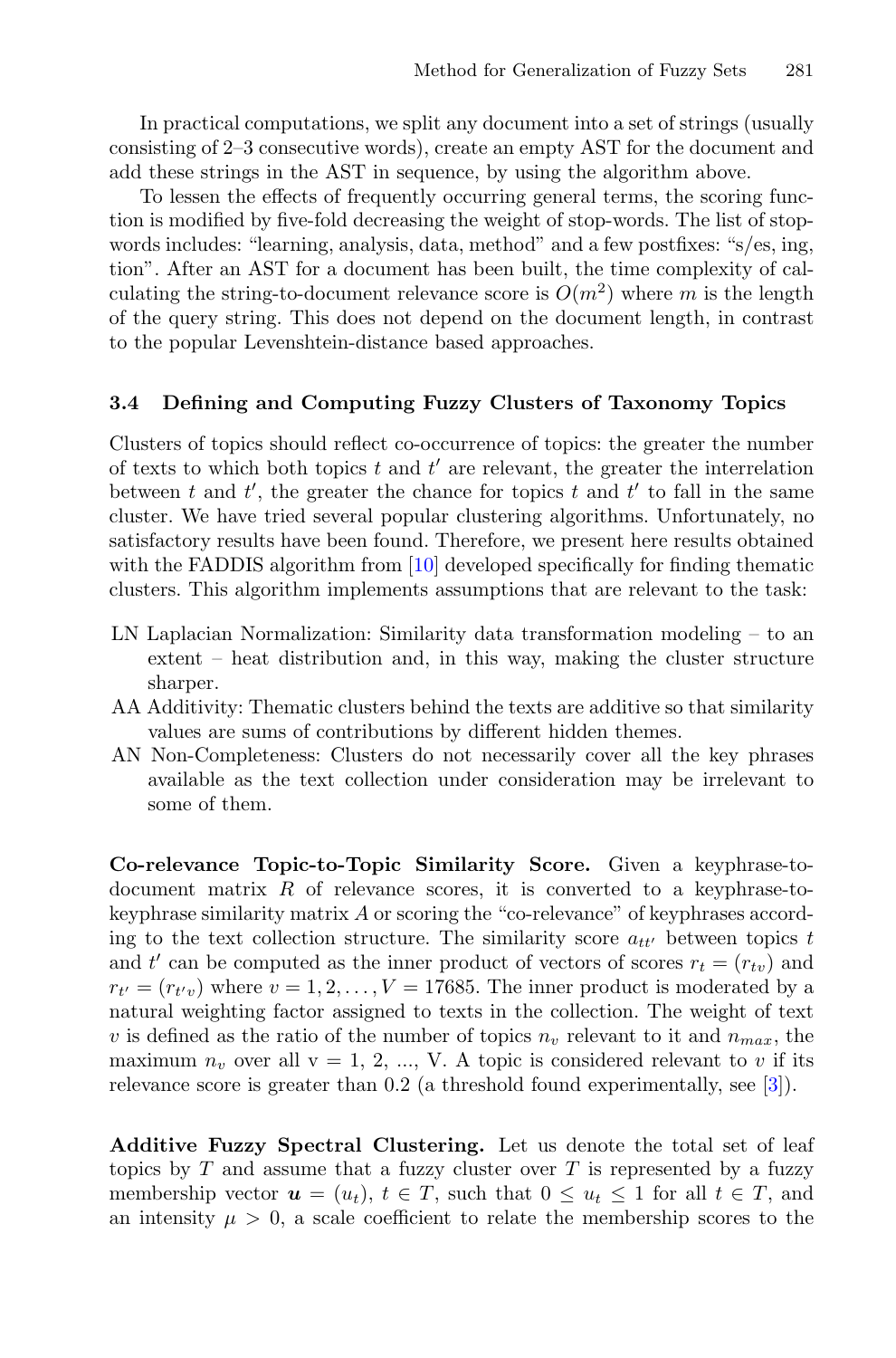similarity scores. For T being a set of research topics and  $u = (u_t)$ ,  $t \in T$ , a membership values vector representing the a semantic substructure of a corpus of research papers under consideration, the product  $(\mu u_t)(\mu u_{t'}) = \mu^2 u_t u_{t'}$  can<br>be considered as the contribution by the research direction represented by the be considered as the contribution by the research direction represented by the cluster under consideration to the total similarity score  $a_{tt}$  between topics t<br>and  $t'$ . The additive fuzzy clustering model in [10] states that the entries in the and  $t'$ . The additive fuzzy clustering model in  $\lfloor 10 \rfloor$  states that the entries in the topic-to-topic similarity matrix A can be considered as resulting from additive topic-to-topic similarity matrix A can be considered as resulting from additive contributions of  $K$  fuzzy clusters, up to small errors to be minimized:

<span id="page-9-0"></span>
$$
a_{tt'} = \sum_{k=1}^{K} \mu_k^2 u_{kt} u_{kt'} + e_{tt'},
$$
\n(8)

where  $u_k = (u_{kt})$  is the membership vector of cluster k, and  $\mu_k$  its intensity. These assumptions require that clusters are extracted according to an additive model. A method developed in [\[10](#page-12-10)], FADDIS, finds clusters in [\(8\)](#page-9-0) one-by-one, which accords with the assumptions above. Paper [\[10\]](#page-12-10) provides some theoretical and experimental computation results to demonstrate that FADDIS is competitive over other fuzzy clustering approaches.

To make the hidden cluster structure in similarity data sharper, we apply the so-called Laplacian normalization [\[9](#page-12-11)].

**FADDIS Thematic Clusters.** After computing the  $317 \times 317$  topic-to-topic co-relevance matrix, converting in to a topic-to-topic Lapin transformed similarity matrix, and applying FADDIS clustering, we sequentially obtained 6 clusters, of which three clusters seem especially homogeneous. We denote them using letters L, for 'Learning'; R, for 'Retrieval'; and C, for 'Clustering'. These clusters are presented in Table [2.](#page-9-1)

<span id="page-9-1"></span>

| Cluster L |                                                    | Cluster R |                                                               | Cluster C |                                              |
|-----------|----------------------------------------------------|-----------|---------------------------------------------------------------|-----------|----------------------------------------------|
| u(t)      | Topic                                              | u(t)      | Topic                                                         | u(t)      | Topic                                        |
|           | $0.300$ Rule learning                              |           | $0.211$ Query representation $ 0.327 $ Biclustering           |           |                                              |
|           | $0.282$ Batch learning                             |           | $0.207$ Image representations $0.286$ Fuzzy clustering        |           |                                              |
|           | $0.276$ Learning to rank                           |           | $0.194$ Shape representations $0.248$ Consensus clustering    |           |                                              |
|           | $0.217$ Query learning                             |           | $0.194$ Tensor representation $ 0.220 $ Conceptual clustering |           |                                              |
|           | $0.216$  Apprenticeship<br>learning                |           | $0.191$ Fuzzy representation $ 0.192 $ Spectral clustering    |           |                                              |
|           | $0.213$ Models of learning $0.187$ Data provenance |           |                                                               |           | $0.187$ Massive data clustering              |
|           | 0.203 Adversarial<br>learning                      |           | $0.173$ Equational models                                     |           | $0.159$ Graph based conceptual<br>clustering |

**Table 2.** Clusters L, R, C: topics with largest membership values.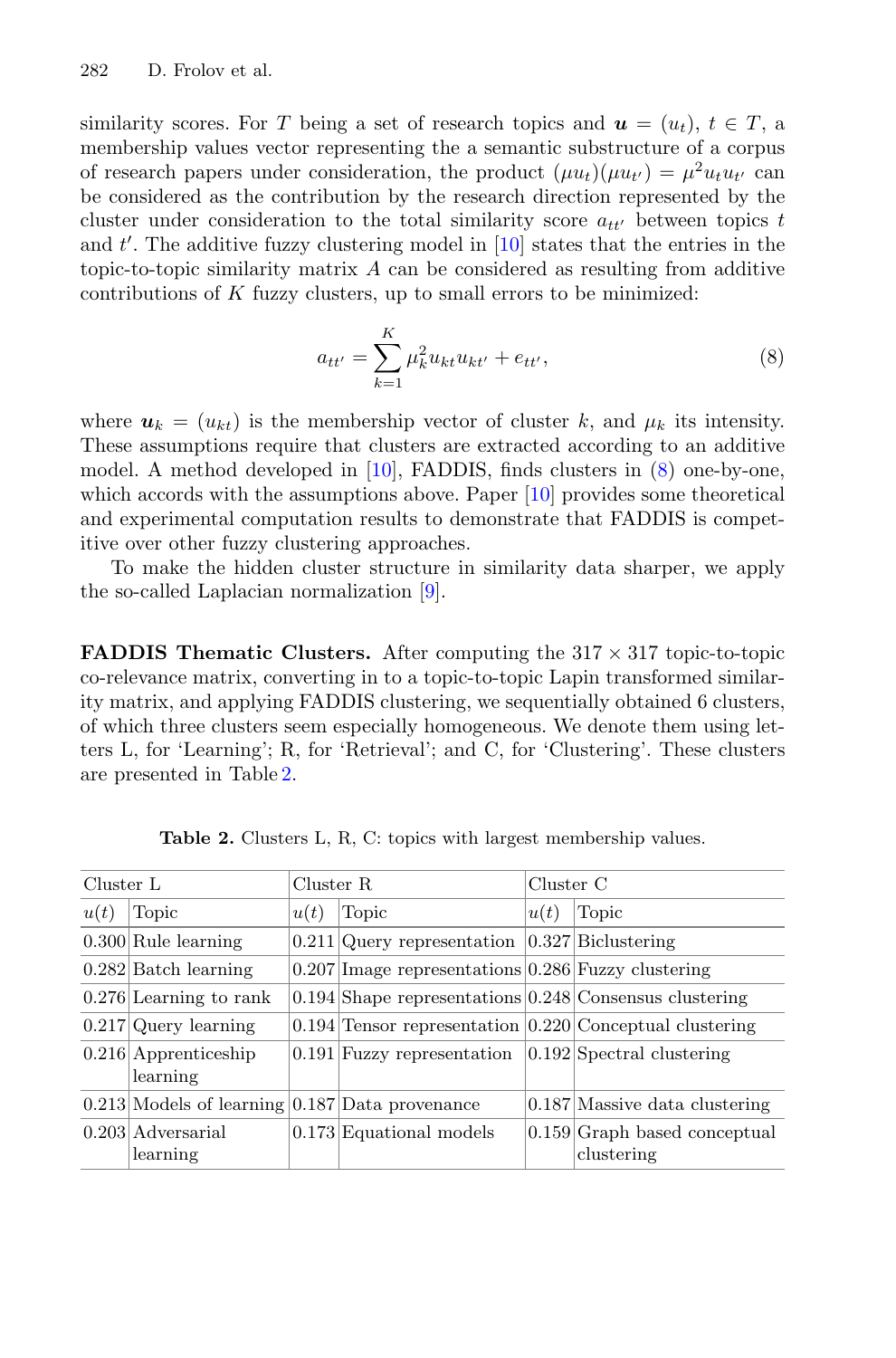

**Fig. 4.** Lifting results for Cluster L: Learning. Gaps are numbered, see Table [3.](#page-10-0)

#### **3.5 Results of Lifting Clusters L, R, and C Within DST**

All obtained clusters are lifted in the DST taxonomy using ParGenFS algorithm with the gap penalty  $\lambda = 0.1$  and off-shoot penalty  $\gamma = 0.9$ .

The results of lifting Cluster L are shown in Fig. [4.](#page-10-1) The cluster has received three head subjects: machine learning, machine learning theory, and learning to rank. These represent the structure of the general concept "Learning" according

<span id="page-10-0"></span>

| Number        | <b>Topics</b>                                                                                                                                                                                                                                                                                    |
|---------------|--------------------------------------------------------------------------------------------------------------------------------------------------------------------------------------------------------------------------------------------------------------------------------------------------|
|               | Ranking, supervised learning by classification, structured outputs                                                                                                                                                                                                                               |
| $\mathcal{D}$ | Sequential decision making in practice, inverse reinforcement learning in<br>practice                                                                                                                                                                                                            |
| 3             | Statistical relational learning                                                                                                                                                                                                                                                                  |
| 4             | Sequential decision making, inverse reinforcement learning                                                                                                                                                                                                                                       |
| 5             | Unsupervised learning                                                                                                                                                                                                                                                                            |
| 6             | Learning from demonstrations, kernel approach                                                                                                                                                                                                                                                    |
| 7             | Classification and regression trees, kernel methods, neural networks,<br>learning in probabilistic graphical models, learning linear models,<br>factorization methods, markov decision processes, stochastic games,<br>learning latent representations, multiresolution, support vector machines |
| 8             | Sample complexity and generalization bounds, Boolean function learning,<br>kernel methods, boosting, bayesian analysis, inductive inference,<br>structured prediction, markov decision processes, regret bounds                                                                                  |
| 9             | Machine learning algorithms                                                                                                                                                                                                                                                                      |

<span id="page-10-1"></span>**Table 3.** Gaps at the lifting of Cluster L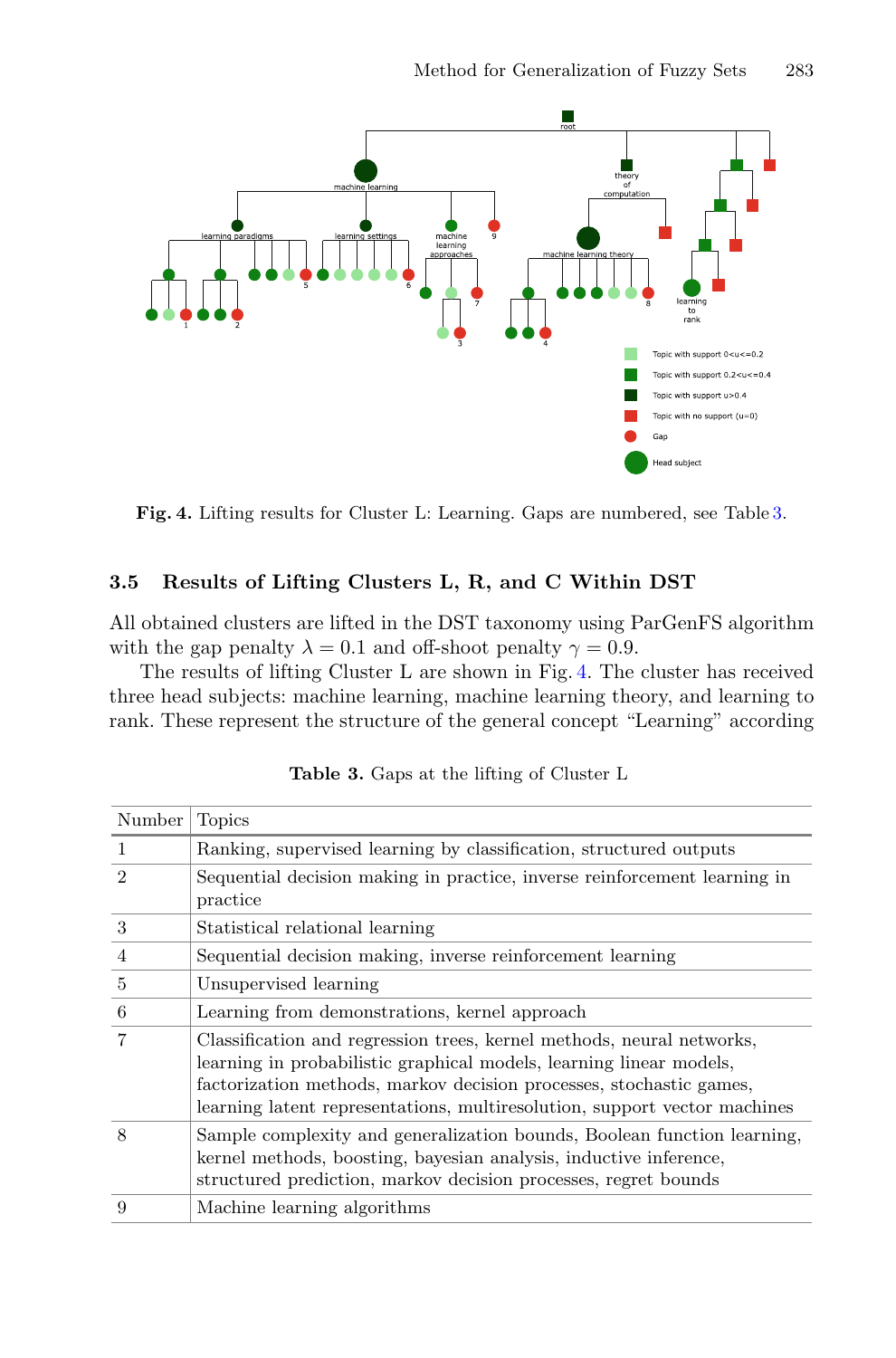to our text collection. The list of gaps obtained is less instructive, reflecting probably a relatively modest coverage of the domain by the publications in the collection (see in Table [3\)](#page-10-0).

Similar comments can be made with respect to results of lifting of Cluster R: Retrieval. The obtained head subjects: Information Systems and Computer Vision show the structure of "Retrieval" in the set of publications under considerations. Lifting of Cluster C leads to much fragmentary results. There are 16 (!) head subjects here: clustering, graph based conceptual clustering, trajectory clustering, clustering and classification, unsupervised learning and clustering, spectral methods, document filtering, language models, music retrieval, collaborative search, database views, stream management, database recovery, mapreduce languages, logic and databases, language resources. As one can see, the core clustering subjects are supplemented by methods and environments in the cluster – this shows that the ever increasing role of clustering activities perhaps should be better reflected in the taxonomy.

### <span id="page-11-0"></span>**3.6 Making Conclusions**

We can see that the topic clusters found with the text collection do highlight areas of soon-to-be developments. Three clusters under consideration closely relate, in respect, to the following processes:

- theoretical and methodical research in learning, as well as merging the subject of learning to rank within the mainstream;
- representation of various types of data for information retrieval, and merging that with visual data and their semantics; and
- various types of clustering in different branches of the taxonomy related to various applications and instruments.

In particular, one can see from the "Learning" head subjects (see Fig. [4](#page-10-1) and comments to it) that main work here still concentrates on theory and method rather than applications. A good news is that the field of learning, formerly focused mostly on tasks of learning subsets and partitions, is expanding currently towards learning of ranks and rankings. Of course, there remain many sub-areas to be covered: these can be seen in and around the list of gaps in Table [3.](#page-10-0)

Moving to the lifting results for the information retrieval cluster R, we can clearly see the tendencies of the contemporary stage of the process. Rather than relating the term "information" to texts only, as it was in the previous stages of the process of digitalization, visuals are becoming parts of the concept of information. There is a catch, however. Unlike the multilevel granularity of meanings in texts, developed during millennia of the process of communication via languages in the humankind, there is no comparable hierarchy of meanings for images. One may only guess that the elements of the R cluster related to segmentation of images and videos, as well as those related to data management systems, are those that are going to be put in the base of a future multilevel system of meanings for images and videos.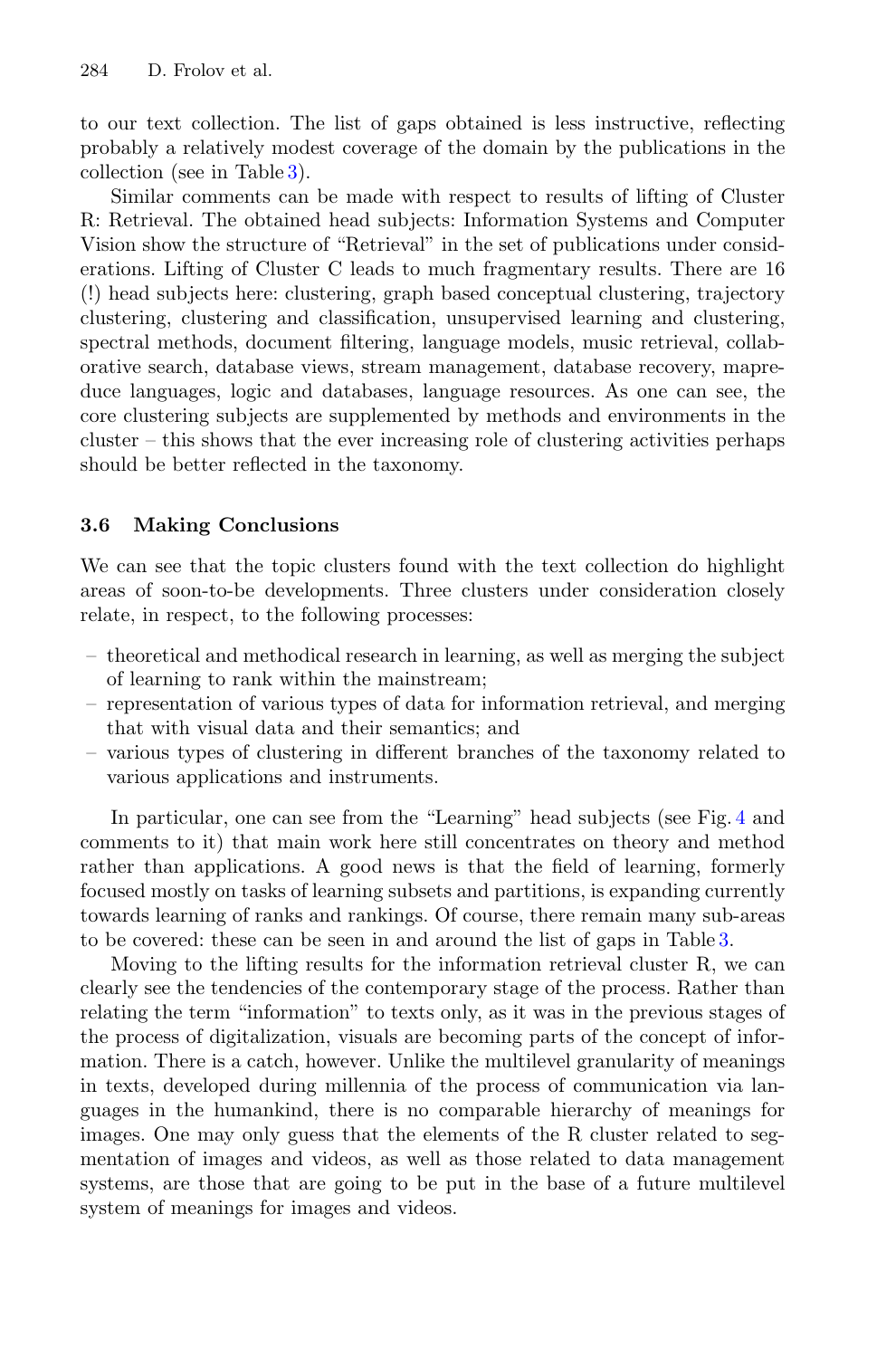Regarding the "clustering" cluster C with its 16 (!) head subjects, one may conclude that, perhaps, a time moment has come or is to come real soon, when the subject of clustering must be raised to a higher level in the taxonomy to embrace all these "heads". At the beginning of the Data Science era, a few decades ago, clustering was usually considered a more-or-less auxiliary part of machine learning, the unsupervised learning. Perhaps, soon we are going to see a new taxonomy of Data Science, in which clustering is not just an auxiliary instrument but rather a model of empirical classification, a big part of the knowledge engineering. When discussing the role of classification as a knowledge engineering phenomenon, one encounters three conventional aspects of classification:

- structuring the phenomena;
- relating different aspects of phenomena to each other;
- shaping and keeping knowledge of phenomena.

Each of them can make a separate direction of research in knowledge engineering.

### **References**

- <span id="page-12-2"></span>1. The 2012 ACM Computing Classification System. [http://www.acm.org/about/](http://www.acm.org/about/class/2012) [class/2012.](http://www.acm.org/about/class/2012) Accessed 30 Apr 2018
- <span id="page-12-7"></span>2. Blei, D.: Probabilistic topic models. Commun. ACM **55**(4), 77–84 (2012)
- <span id="page-12-8"></span>3. Chernyak, E.: An approach to the problem of annotation of research publications. In: Proceedings of the Eighth ACM International Conference on Web Search and Data Mining, pp. 429–434. ACM (2015)
- <span id="page-12-4"></span>4. Frolov, D., Mirkin, B., Nascimento, S., Fenner, T.: Finding an appropriate generalization for a fuzzy thematic set in taxonomy. Working paper WP7/2018/04, Moscow, Higher School of Economics Publ. House (2018)
- <span id="page-12-5"></span>5. Gene Ontology Consortium: Gene ontology consortium: going forward. Nucleic Acids Res. **43**, D1049–D1056 (2015)
- <span id="page-12-9"></span>6. Grossi, R., Vitter, J.S.: Compressed suffix arrays and suffix trees with applications to text indexing and string matching. SIAM J. Comput. **35**(2), 378–407 (2005)
- <span id="page-12-6"></span>7. Lee, D., Cornet, R., Lau, F., De Keizer, N.: A survey of SNOMED CT implementations. J. Biomed. Inform. **46**(1), 87–96 (2013)
- <span id="page-12-0"></span>8. Lloret, E., Boldrini, E., Vodolazova, T., MartAnez-Barco, P., Munoz, R., Palomar, M.: A novel concept-level approach for ultra-concise opinion summarization. Expert Syst. Appl. **42**(20), 7148–7156 (2015)
- <span id="page-12-11"></span>9. Mirkin, B., Nascimento, S.: Additive spectral method for fuzzy cluster analysis of similarity data including community structure and affinity matrices. Inf. Sci. **183**(1), 16–34 (2012)
- <span id="page-12-10"></span>10. Mirkin, B.: Clustering: A Data Recovery Approach. Chapman and Hall/CRC Press, Boca Raton (2012)
- <span id="page-12-3"></span>11. Mirkin, B., Orlov, M.: Three aspects of the research impact by a scientist: measurement methods and an empirical evaluation. In: Migdalas, A., Karakitsiou, A. (eds.) Optimization, Control, and Applications in the Information Age. PROMS, vol. 130, pp. 233–259. Springer, Cham (2015). [https://doi.org/10.1007/978-3-319-](https://doi.org/10.1007/978-3-319-18567-5_12) [18567-5](https://doi.org/10.1007/978-3-319-18567-5_12) 12
- <span id="page-12-1"></span>12. Mueller, G., Bergmann, R.: Generalization of workflows in process-oriented casebased reasoning. In: FLAIRS Conference, pp. 391–396 (2015)